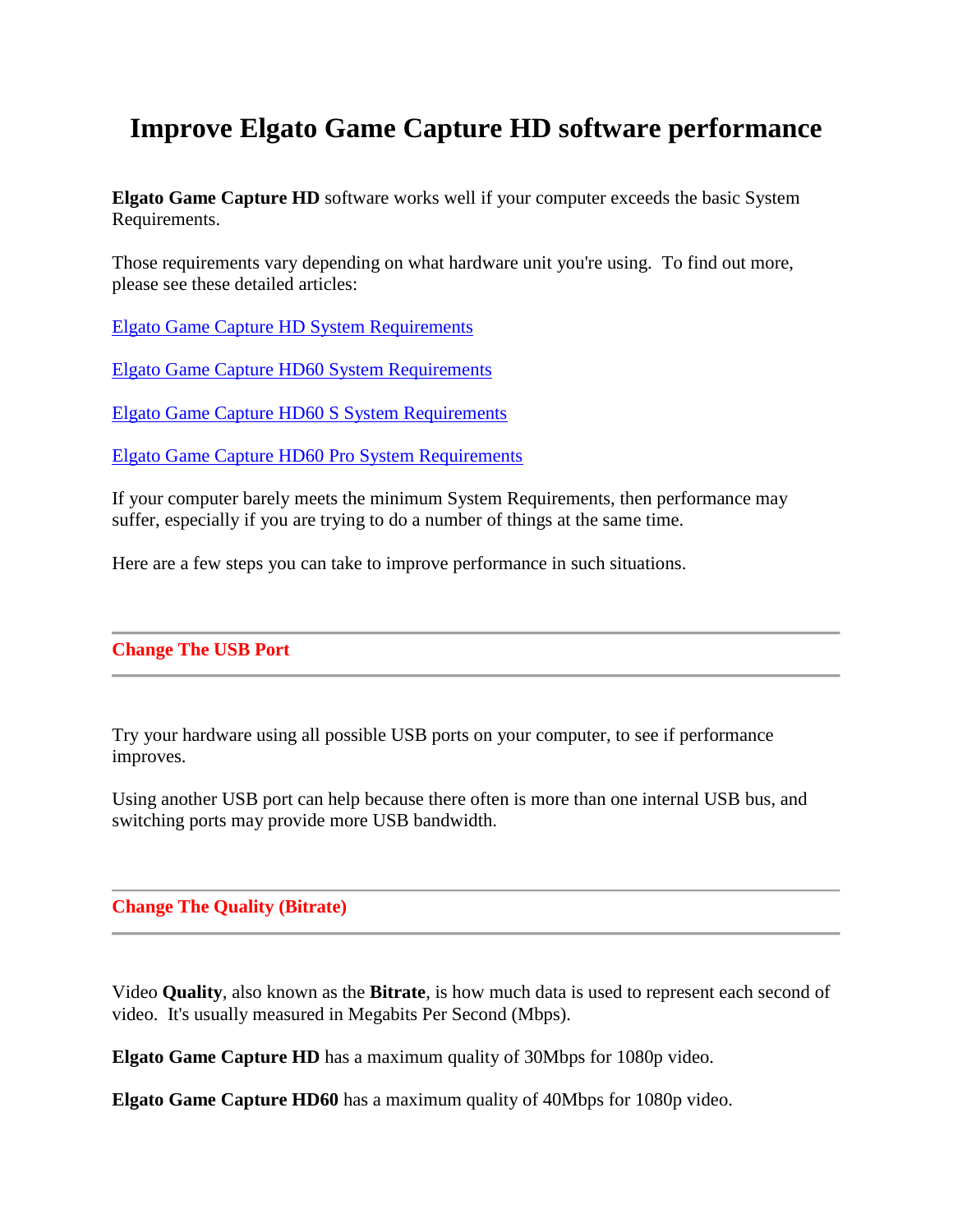**Elgato Game Capture HD60 S** has a maximum quality of 40Mbps for 1080p video.

**Elgato Game Capture HD60 Pro** has a maximum quality of 60Mbps for 1080p video.

These **Bitrates** are higher than some computers can handle.

Lowering the **Bitrate** will save a lot of hard drive space, and will allow your computer to process the H.264 video you're capturing with less effort.

Lowering the **Bitrate** will reduce the time it takes to upload files to YouTube.

Since most every streaming service can't handle very high **Bitrates**, lowering the **Bitrate** can also improve streaming performance.

You can change the **Bitrate** in the **Capture Settings** of the **Elgato Game Capture HD** software, by moving the **Quality** slider.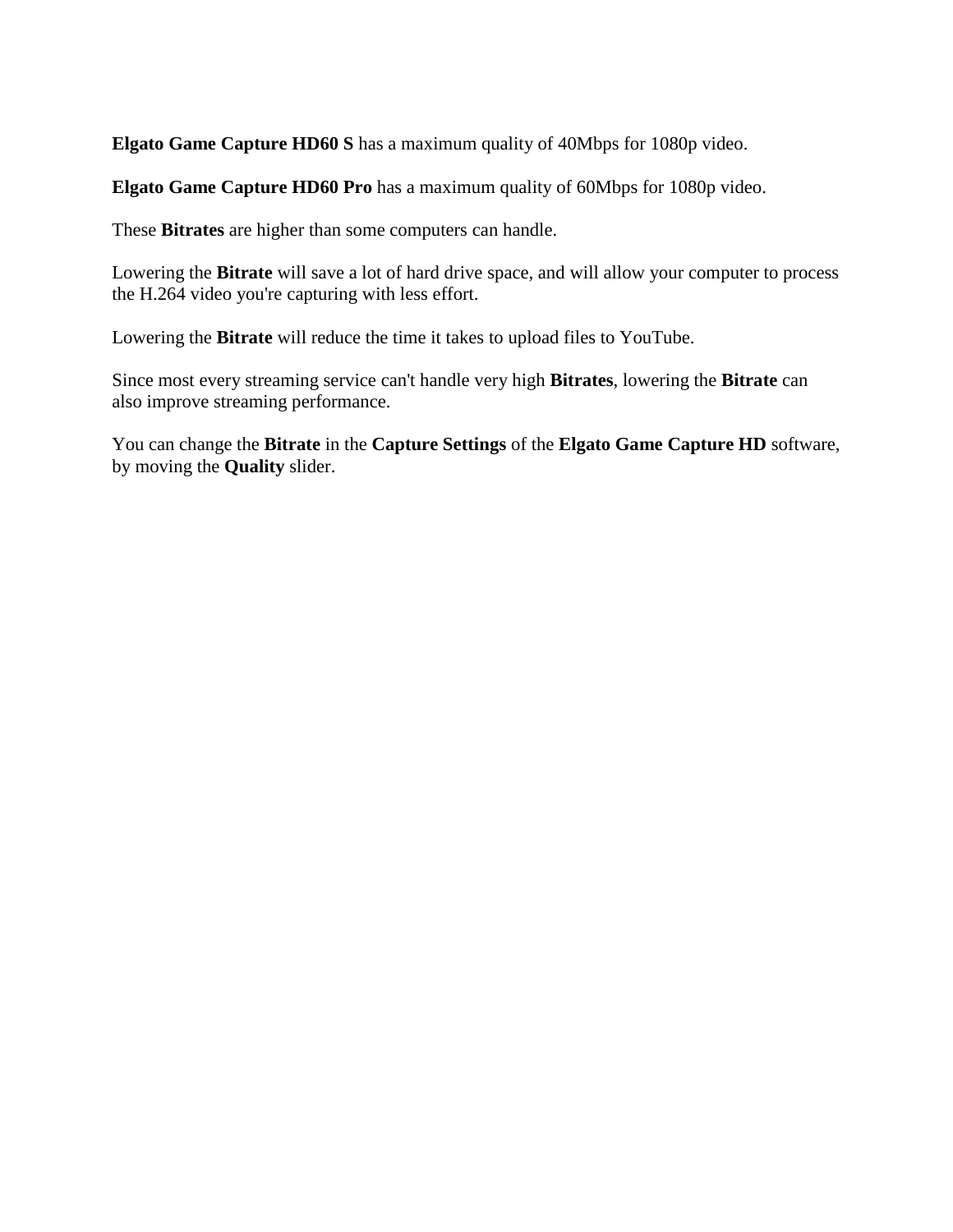|                       |                                                                                                                                                                                                                                                                                                                                                                                                                                                                                                                                                                                                      |                                                     |             | Game Capture HD Settings                                                  |  |  |  |
|-----------------------|------------------------------------------------------------------------------------------------------------------------------------------------------------------------------------------------------------------------------------------------------------------------------------------------------------------------------------------------------------------------------------------------------------------------------------------------------------------------------------------------------------------------------------------------------------------------------------------------------|-----------------------------------------------------|-------------|---------------------------------------------------------------------------|--|--|--|
|                       | Input: 1920x1080, 59.94 fps progressive<br>$\frac{1}{2} \int_{-\infty}^{\infty} \frac{dx}{dx} \, dx = 0 \quad \text{and} \quad \frac{1}{2} \int_{-\infty}^{\infty} \frac{dx}{dx} \, dx = 0 \quad \text{and} \quad \frac{1}{2} \int_{-\infty}^{\infty} \frac{dx}{dx} \, dx = 0 \quad \text{and} \quad \frac{1}{2} \int_{-\infty}^{\infty} \frac{dx}{dx} \, dx = 0 \quad \text{and} \quad \frac{1}{2} \int_{-\infty}^{\infty} \frac{dx}{dx} \, dx = 0 \quad \text{and} \quad \frac{1}{2} \int_{-\infty}^$<br>Output: 1920x1080, 59.94 fps progressive, 28.0 Mbps (12.7 GB/hour)<br>Audio: 224 kbps AAC |                                                     |             |                                                                           |  |  |  |
| Capture               | Picture   Audio                                                                                                                                                                                                                                                                                                                                                                                                                                                                                                                                                                                      |                                                     |             | Profiles   Advanced                                                       |  |  |  |
|                       |                                                                                                                                                                                                                                                                                                                                                                                                                                                                                                                                                                                                      | Input Device:<br>Input:<br><b>HDMI Color Range:</b> | <b>HDMI</b> | Xbox One<br>More Info<br>٧<br>with Analog Audio<br>Expanded<br>◉ Standard |  |  |  |
|                       | $\sqrt{ }$ Allow 60 fps<br>Profile:<br>HD 1080<br>v                                                                                                                                                                                                                                                                                                                                                                                                                                                                                                                                                  |                                                     |             |                                                                           |  |  |  |
|                       |                                                                                                                                                                                                                                                                                                                                                                                                                                                                                                                                                                                                      | Quality:                                            | Good        | Better<br>Best                                                            |  |  |  |
|                       |                                                                                                                                                                                                                                                                                                                                                                                                                                                                                                                                                                                                      |                                                     |             | Convert Standard Definition to 640x480                                    |  |  |  |
|                       |                                                                                                                                                                                                                                                                                                                                                                                                                                                                                                                                                                                                      |                                                     |             | <b>Stretch Standard Definition Input</b>                                  |  |  |  |
|                       |                                                                                                                                                                                                                                                                                                                                                                                                                                                                                                                                                                                                      |                                                     |             |                                                                           |  |  |  |
| <b>Reset Defaults</b> |                                                                                                                                                                                                                                                                                                                                                                                                                                                                                                                                                                                                      |                                                     |             | Cancel<br><b>OK</b>                                                       |  |  |  |

Try lowering the **Bitrate** to somewhere between 10 and 15Mbps, to see if that helps. Make further adjustments as needed, either higher or lower, until you find the point where performance starts to dip. Then, make sure you stay below that level.

You will be able to see the current **Bitrate** listed at the top of the **Capture Settings** window, if you have a signal.

**Change The Resolution**

Video **Resolution** is how many pixels are used to make an image. 720p (1280 by 720 pixels)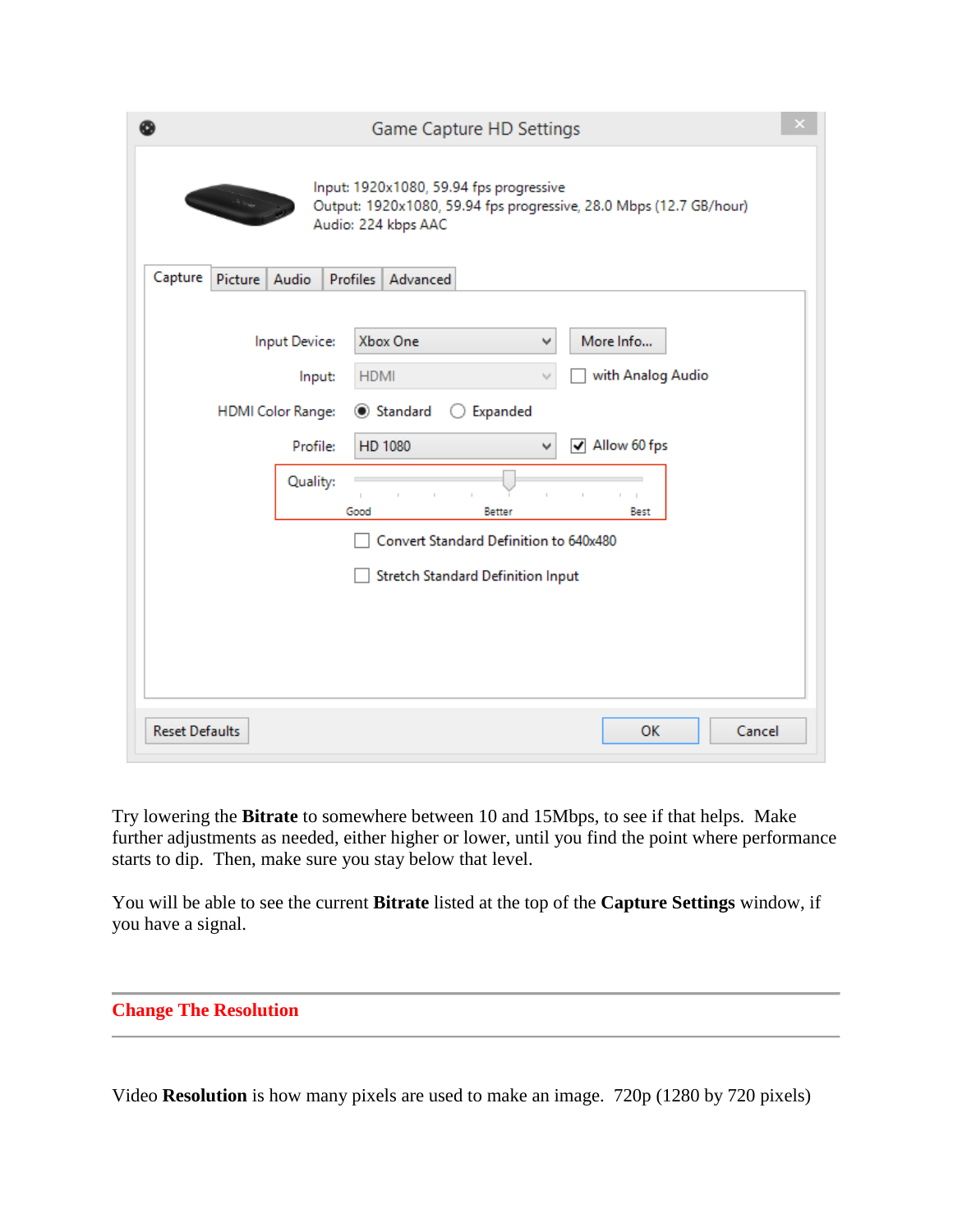and 1080p (1920 by 1080 pixels) are resolutions.

Increasing the **Resolution** increases how much data is used to represent each frame of video. Increased resolutions will make your computer work harder to process the same video.

Lowering the **Resolution** will save a lot of hard drive space, and will allow your computer to process the H.264 video you're capturing with less effort.

Lowering the **Resolution** will reduce the time it takes to upload files to YouTube.

Since most every streaming service can't handle very high **Resolutions**, lowering the **Resolution** can also improve streaming performance.

You can change the **Resolution** in the **Capture Settings** of the **Elgato Game Capture HD** software, by adjusting the **Profile**.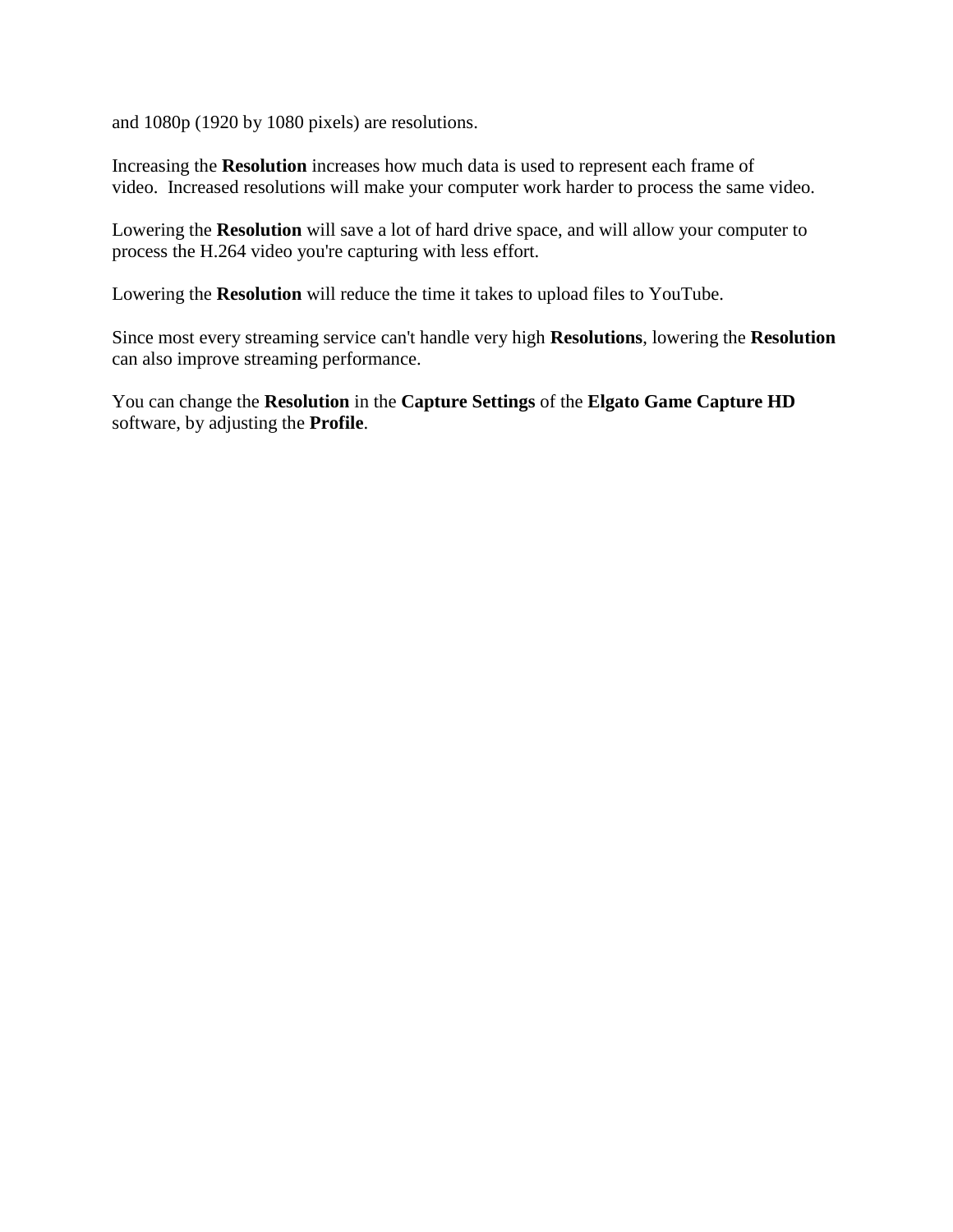|                       |                 |                                                                             |                     | Game Capture HD Settings                                                                                                                                                                                                                            |  |
|-----------------------|-----------------|-----------------------------------------------------------------------------|---------------------|-----------------------------------------------------------------------------------------------------------------------------------------------------------------------------------------------------------------------------------------------------|--|
| Capture               |                 |                                                                             |                     | Input: 1920x1080, 59.94 fps progressive<br>Output: 1920x1080, 59.94 fps progressive, 28.0 Mbps (12.7 GB/hour)<br>Audio: 224 kbps AAC                                                                                                                |  |
|                       | Picture   Audio | Input Device:<br>Input:<br><b>HDMI Color Range:</b><br>Profile:<br>Quality: | <b>HDMI</b><br>Good | Profiles   Advanced<br>Xbox One<br>More Info<br>٧<br>with Analog Audio<br>Standard<br>Expanded<br>$\sqrt{ }$ Allow 60 fps<br>HD 1080<br><b>Better</b><br>Best<br>Convert Standard Definition to 640x480<br><b>Stretch Standard Definition Input</b> |  |
| <b>Reset Defaults</b> |                 |                                                                             |                     | OK<br>Cancel                                                                                                                                                                                                                                        |  |

However, the primary place to change the **Resolution** is at the video source. For example, go to the settings of your PlayStation 4 or Xbox One and change the resolution from 1080p to 720p.

You will be able to see the current **Resolution** listed at the top of the **Capture Settings** window, if you have a signal.

## **Lower The Frame Rate (fps)**

The video **Frame Rate** is how many still images are used to make a second of video. 30 Frames Per Second (fps) or 60 fps are **Frame Rates**.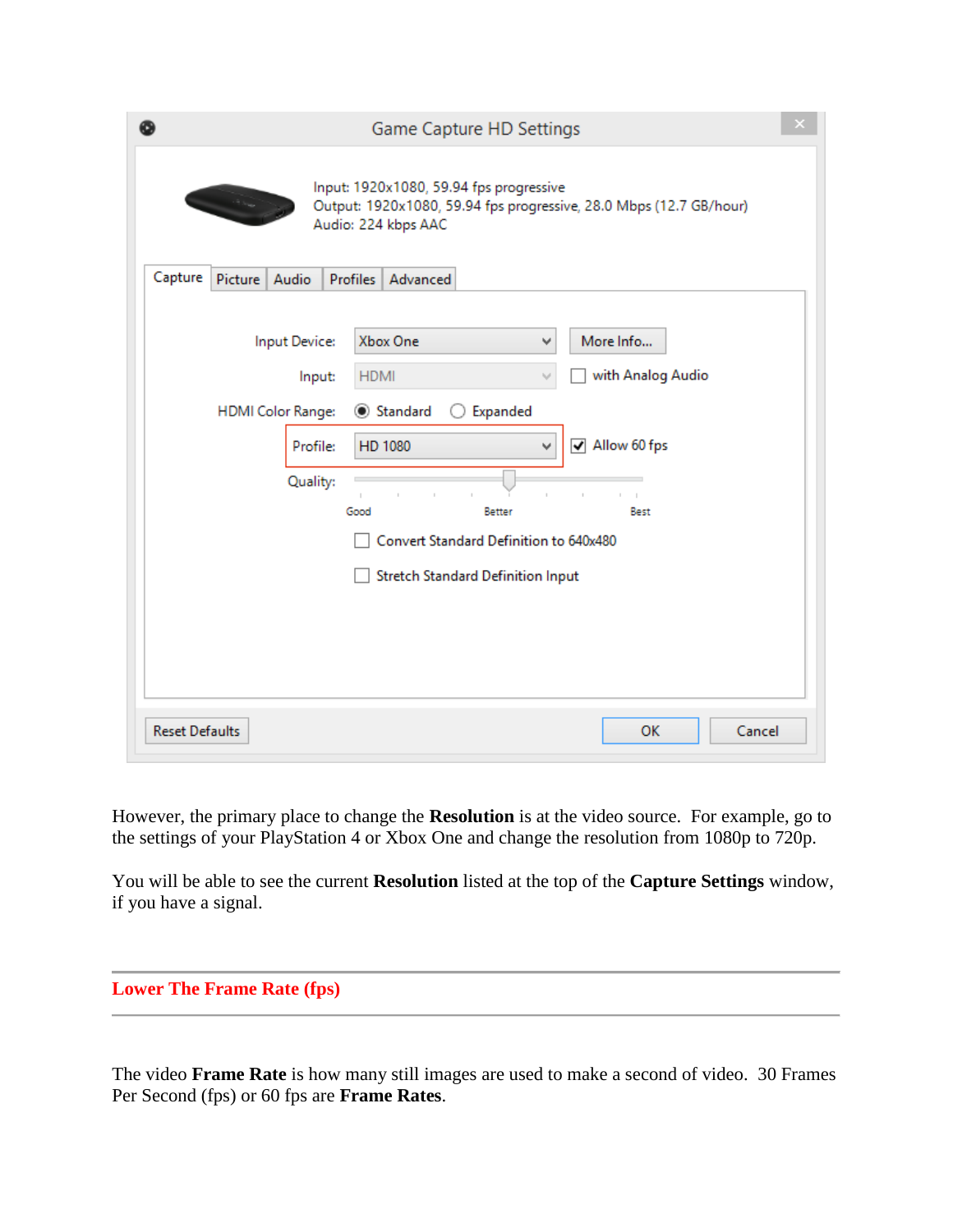**Elgato Game Capture HD** has a maximum **Frame Rate** of 30 fps for 1080p video.

**Elgato Game Capture HD60** has a maximum **Frame Rate** of 60 fps for 1080p video.

**Elgato Game Capture HD60 S** has a maximum **Frame Rate** of 60 fps for 1080p video.

**Elgato Game Capture HD60 Pro** has a maximum **Frame Rate** of 60 fps for 1080p video.

All devices have a maximum **Frame Rate** of 60 fps for 720p video.

Increasing the **Frame Rate** increases how much data is used to represent each second of video. Increased **Frame Rates** will make your computer work harder to process the same video.

Lowering the **Frame Rate** will save a lot of hard drive space, and will allow your computer to process the H.264 video you're capturing with less effort.

You can change the **Frame Rate** in the **Capture Settings** of the **Elgato Game Capture HD** software.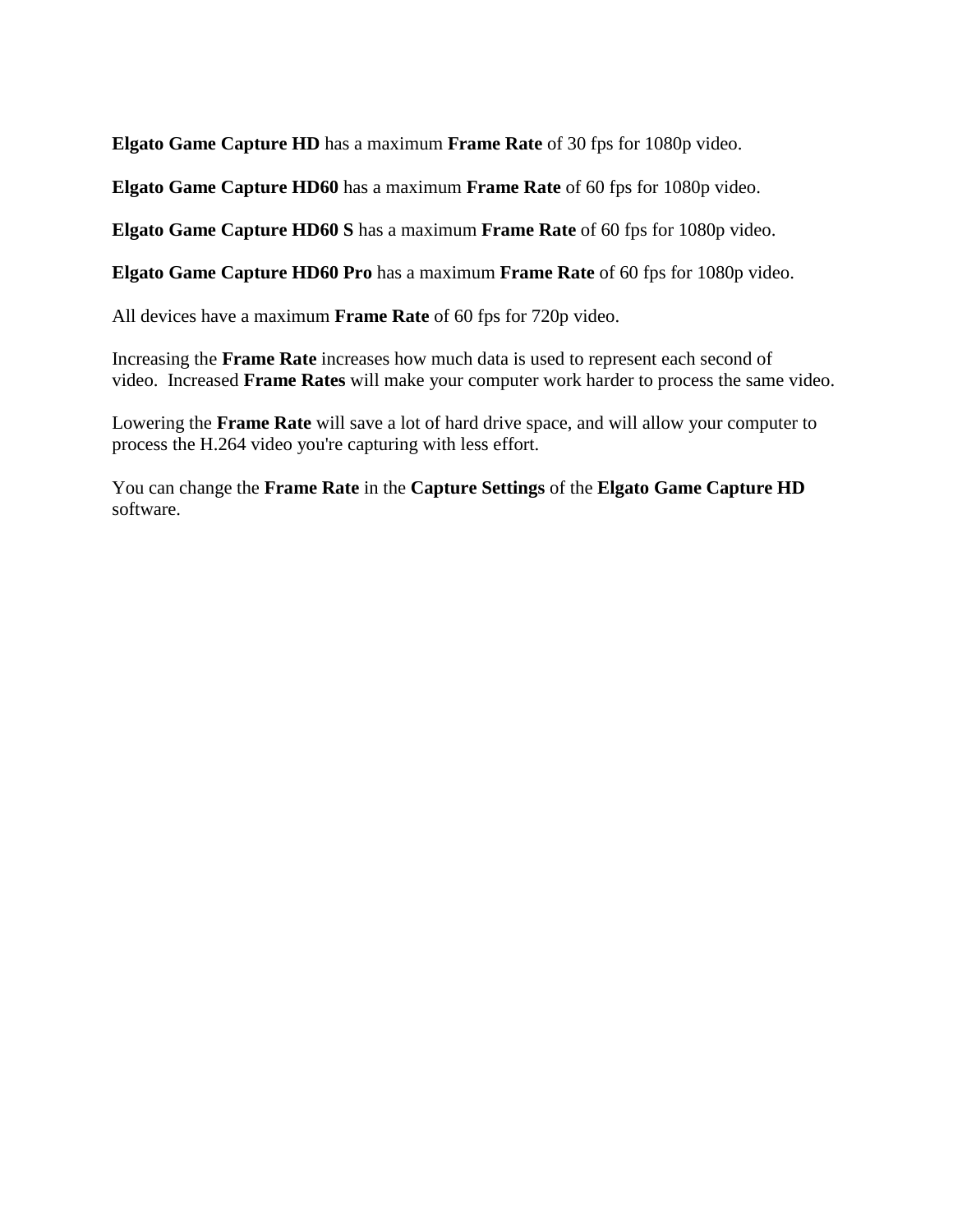|                       |                                                                                                                                                    |                                                                             |             | Game Capture HD Settings                                                                                                    |  |  |  |
|-----------------------|----------------------------------------------------------------------------------------------------------------------------------------------------|-----------------------------------------------------------------------------|-------------|-----------------------------------------------------------------------------------------------------------------------------|--|--|--|
|                       | Input: 1920x1080, 59.94 fps progressive<br>سادة السبب<br>Output: 1920x1080, 59.94 fps progressive, 28.0 Mbps (12.7 GB/hour)<br>Audio: 224 kbps AAC |                                                                             |             |                                                                                                                             |  |  |  |
| Capture               | Picture Audio                                                                                                                                      |                                                                             |             | Profiles   Advanced                                                                                                         |  |  |  |
|                       |                                                                                                                                                    | Input Device:<br>Input:<br><b>HDMI Color Range:</b><br>Profile:<br>Quality: | <b>HDMI</b> | Xbox One<br>More Info<br>٧<br>with Analog Audio<br>◉ Standard<br>Expanded<br>( )<br>$\sqrt{ }$ Allow 60 fps<br>HD 1080<br>v |  |  |  |
|                       |                                                                                                                                                    |                                                                             | Good        | <b>Better</b><br>Best                                                                                                       |  |  |  |
|                       |                                                                                                                                                    |                                                                             |             | Convert Standard Definition to 640x480                                                                                      |  |  |  |
|                       |                                                                                                                                                    |                                                                             |             | <b>Stretch Standard Definition Input</b>                                                                                    |  |  |  |
|                       |                                                                                                                                                    |                                                                             |             |                                                                                                                             |  |  |  |
| <b>Reset Defaults</b> |                                                                                                                                                    |                                                                             |             | <b>OK</b><br>Cancel                                                                                                         |  |  |  |

In **Elgato Game Capture HD** software version 2.0, the option will be called **Allow 60 fps.** In earlier software, the 60 fps option is called **Preserve Source Format**. If you turn off 60 fps, you will get 30 fps.

See this article for more information about accessing 60 fps content:

[How do I record 720p video at 59.94 or 60 fps with Elgato Game Capture HD?](https://help.elgato.com/customer/portal/articles/1503244-how-do-i-record-720p-video-at-59-94-or-60-fps-with-elgato-game-capture-hd-?b_id=360) 

Note that in many situations 30 fps may be represented as 29.97 fps, and 60 fps as 59.94 fps.

You will be able to see the current **Frame Rate** listed at the top of the **Capture Settings** window, if you have a signal.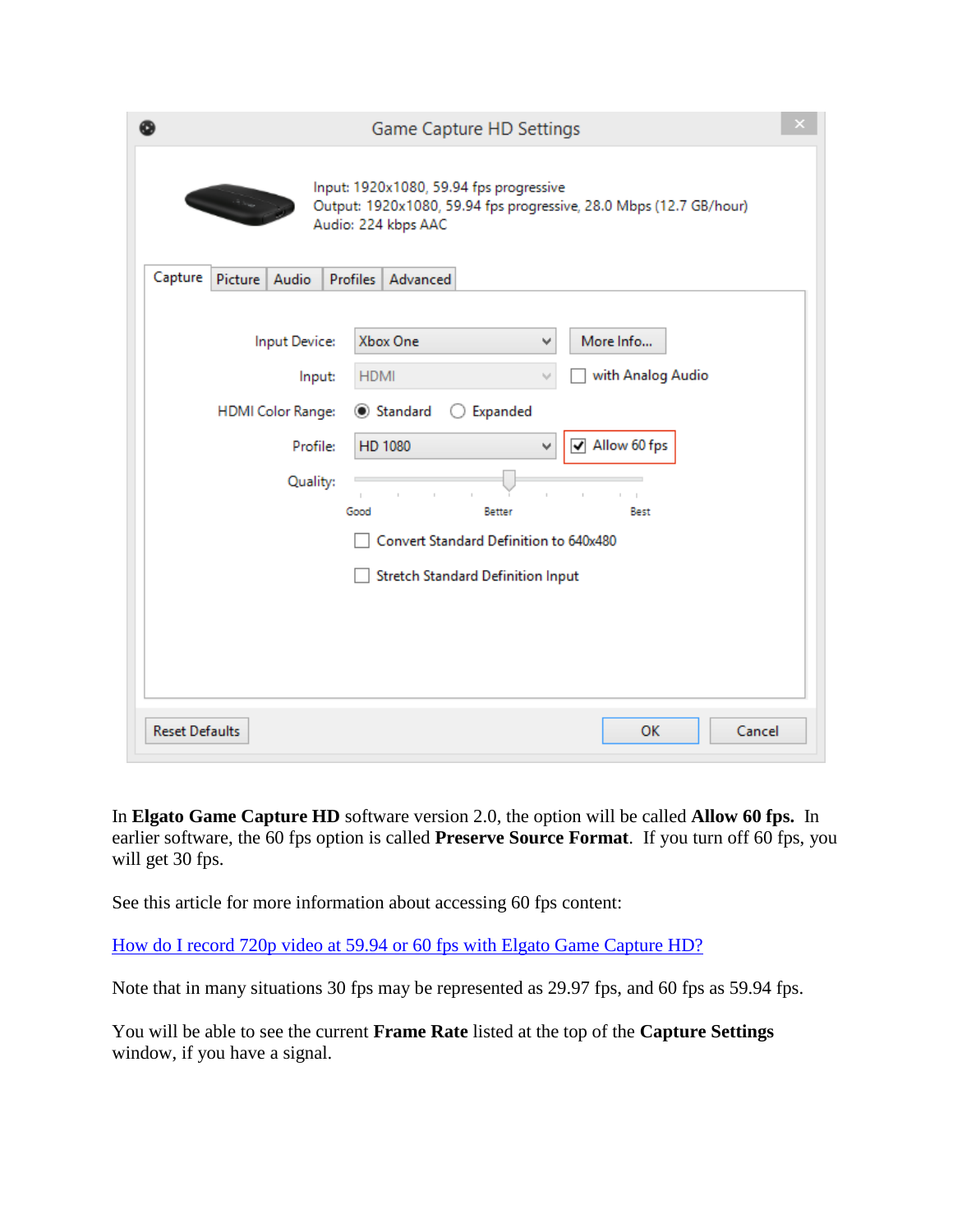**Elgato Game Capture HD** has a video buffer, that constantly records video while you play your game.

You can manipulate that buffer as much as you want - rewind, pause or fast forward - and you can also use **Flashback Recording**.

**Flashback Recording** lets you rewind incoming video to where you want to start recording, and press the **Record** button. **Elgato Game Capture HD** will start recording from that point, even if it's from an hour ago.

If you turn off **Flashback Recording**, then a lot less hard drive space will be used. **Elgato**  Game Capture HD software also won't work as hard. This can improve overall performance.

You can turn off **Flashback Recording** in the **Capture** section of the **Preferences**.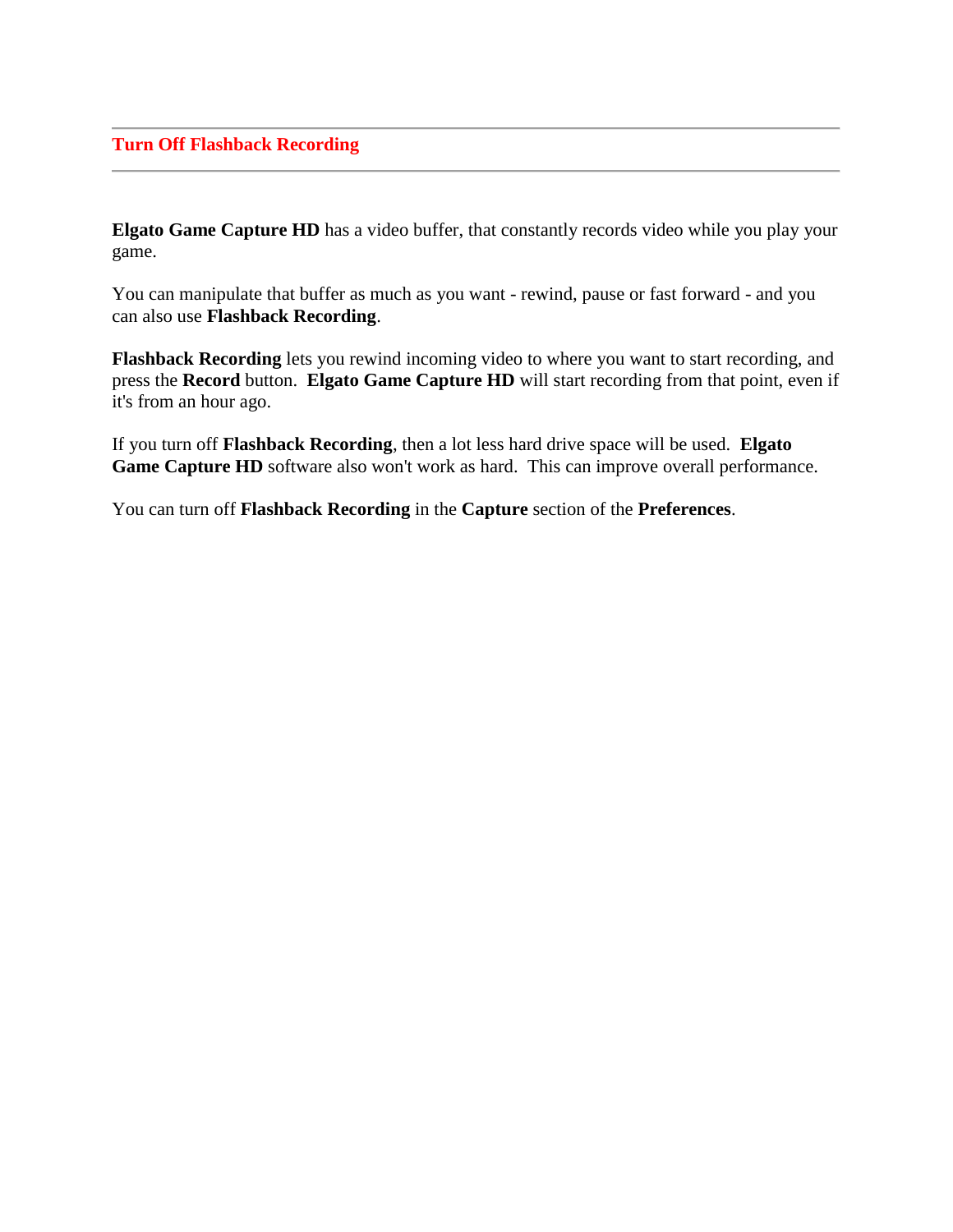| ◉                                      | Game Capture HD Preferences | $\propto$ |
|----------------------------------------|-----------------------------|-----------|
| Capture<br>Sharing<br>Updates Advanced |                             |           |
|                                        |                             |           |
| Capture                                |                             |           |
| Game Capture HD Library Location:      |                             |           |
| C:\Users\Elgato\Videos                 |                             |           |
| Reset<br>Change                        |                             |           |
| ✔ Enable Flashback Recording           |                             |           |
| ☑ Enable Stream Command                |                             |           |
|                                        |                             |           |
|                                        |                             |           |
|                                        |                             |           |
|                                        |                             |           |
|                                        |                             |           |
|                                        |                             |           |
|                                        |                             |           |
|                                        |                             |           |
|                                        |                             |           |
|                                        |                             |           |
|                                        |                             |           |
|                                        | Cancel<br>OK                |           |

## **Turn Off Video Preview**

**Elgato Game Capture HD** will display incoming video in the main software window, but you can still capture and stream even if that video is not being displayed.

To disable the video preview, you can use a special button in the software interface. It is highlighted in red, in the image below: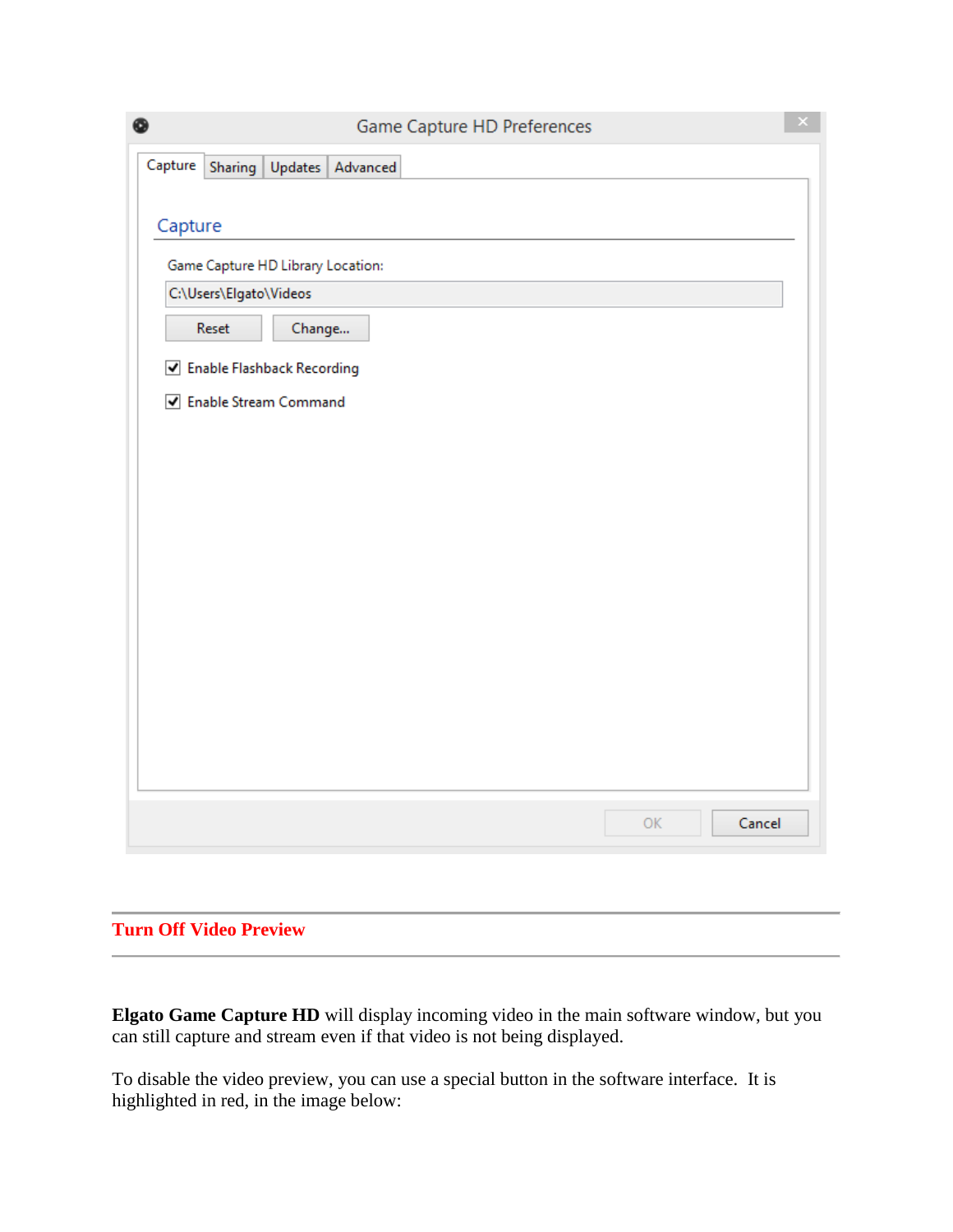

**Elgato Game Capture HD** software won't need to work as hard, since it won't have to decode video for playback. This can improve overall performance.

**Turn Off Automatic Export**

**Elgato Game Capture HD** software has a feature that allows you to "Always convert new videos to MP4 file". That feature is in the **Sharing** section of the **Preferences**.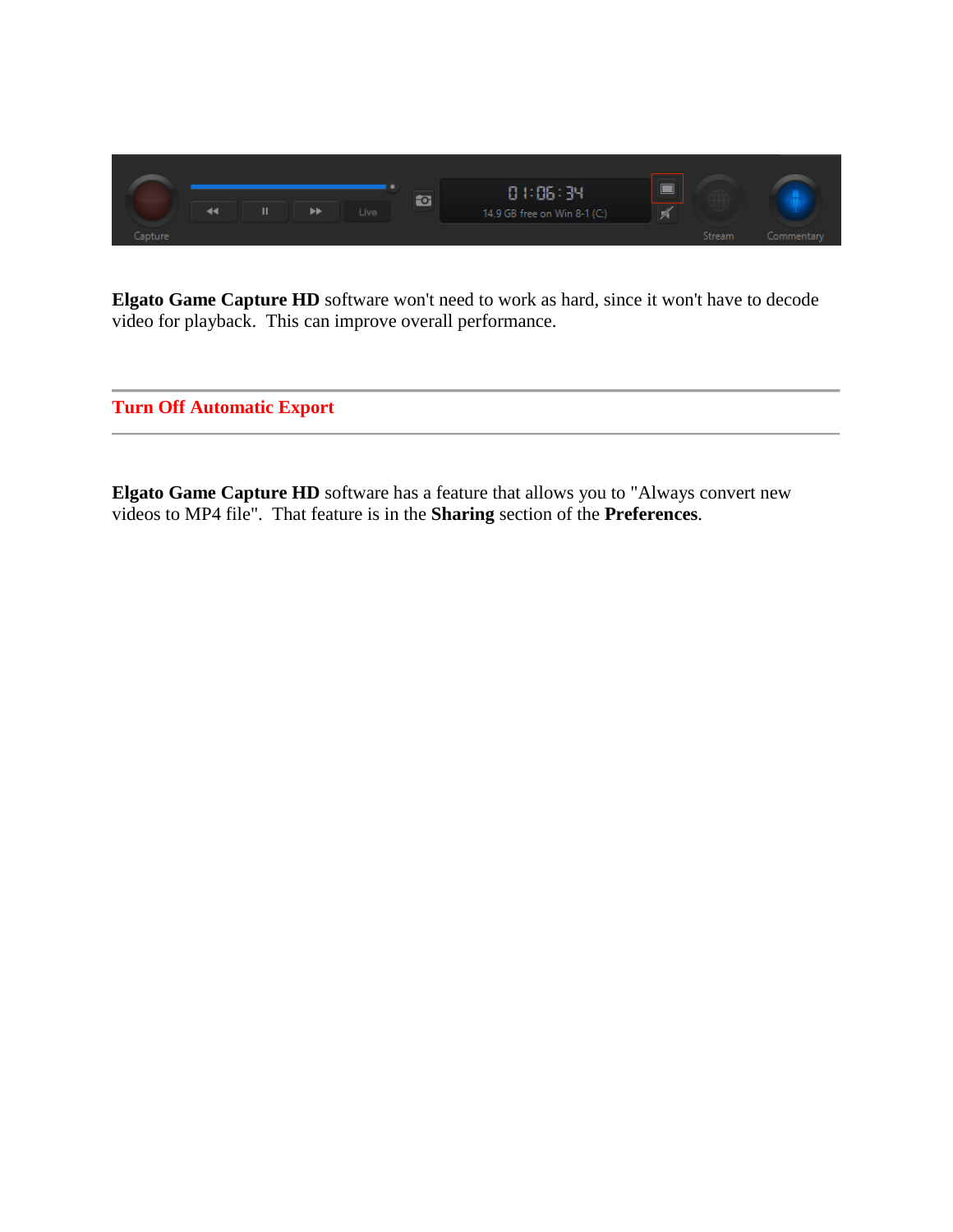|                                      |                                         | Game Capture HD Preferences |                          |                    | × |
|--------------------------------------|-----------------------------------------|-----------------------------|--------------------------|--------------------|---|
| Sharing<br>Capture                   | Updates<br>Advanced                     |                             |                          |                    |   |
|                                      |                                         |                             |                          |                    |   |
| Share                                |                                         |                             |                          |                    |   |
| You<br>▿<br>Tube                     | ∣√                                      | ⊻                           | ⊡<br>⋉                   | $\dot{\bullet}$ tv |   |
| YouTube                              | Facebook                                | Twitter                     | Email                    | Apple TV           |   |
| √                                    | ∣√                                      | ⊽                           | $\frac{\Sigma}{PR}$<br>⊻ |                    |   |
| iPad                                 | iPhone                                  | Movie Maker                 | File (MP4)               |                    |   |
|                                      | Use 1080p for iPad and Apple TV exports |                             |                          |                    |   |
|                                      |                                         |                             |                          |                    |   |
| <b>File Exports</b>                  |                                         |                             |                          |                    |   |
|                                      | Always convert new videos to MP4 file   |                             |                          |                    |   |
| Mix the following tracks to exports: |                                         |                             |                          |                    |   |
| √ Webcam / Overlays                  |                                         |                             |                          |                    |   |
| √ Live Commentary audio              |                                         |                             |                          |                    |   |
| Export to separate files:            |                                         |                             |                          |                    |   |
| Webcam                               |                                         |                             |                          |                    |   |
| Live Commentary audio                |                                         |                             |                          |                    |   |
|                                      |                                         |                             |                          |                    |   |
|                                      |                                         |                             | OK                       | Cancel             |   |

This conversion process takes additional CPU power, and if you are doing other things in the **Elgato Game Capture HD** software during the export to MP4, there can be a performance hit.

Turning off this feature can improve performance. If you turn it off, you can always manually **Share** video from the **Edit** section of the **Elgato Game Capture HD** software.

| <b>Turn Off Stream Command</b> |  |  |
|--------------------------------|--|--|
|                                |  |  |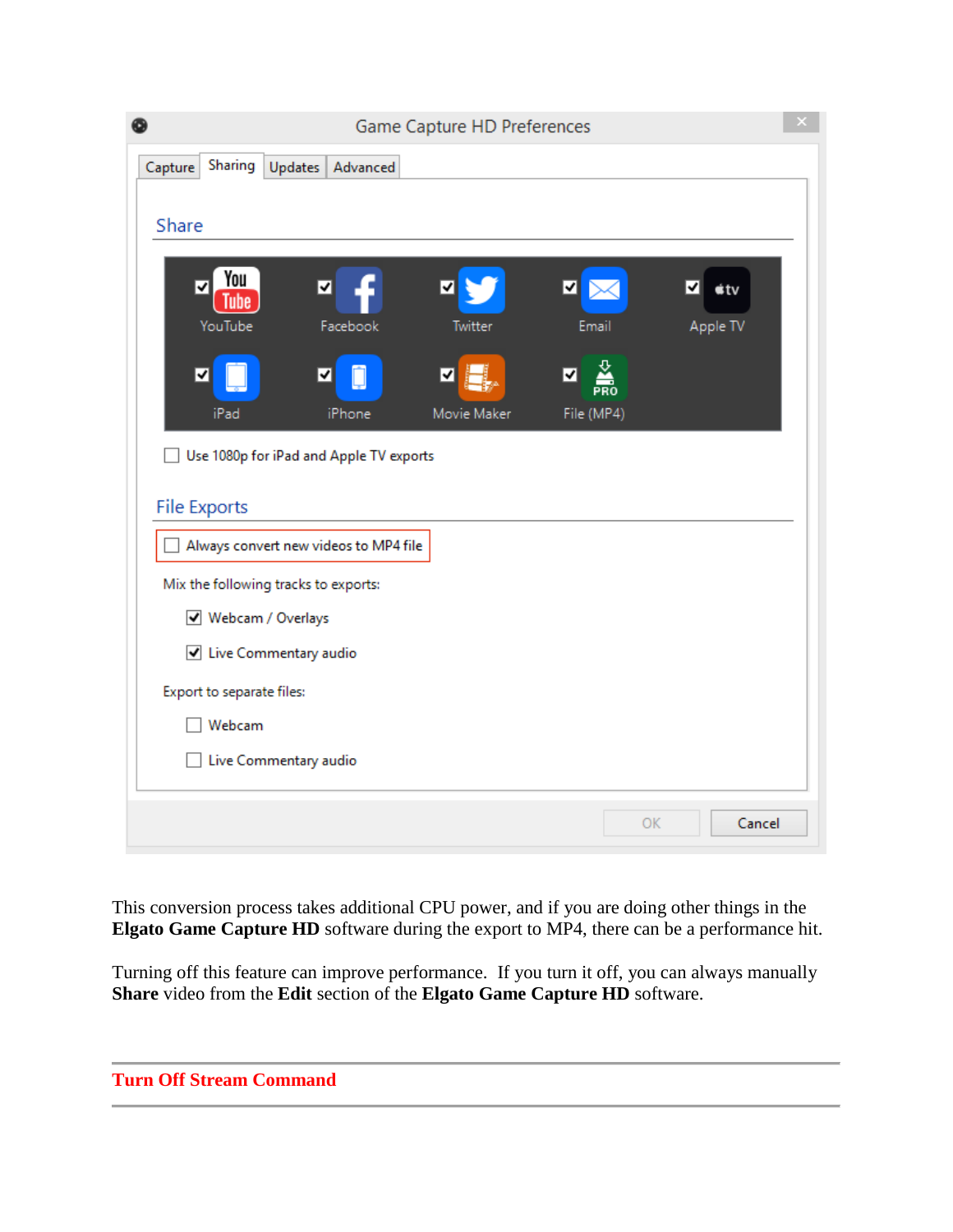**Elgato Game Capture HD** software version 2.0 for Windows adds the ability to overlay webcam video and still graphics on top of your gameplay, while you are streaming.

This new feature is called **Stream Command**, and it needs a very powerful computer to operate.

More about this feature, and its System Requirements, can be found here:

[Stream Command 2.0 and Elgato Game Capture HD software](https://gaming.help.elgato.com/customer/portal/articles/1641686?b_id=360)

[Stream Command 3.1 and Elgato Game Capture HD software](https://gaming.help.elgato.com/customer/portal/articles/2372247-stream-command-3-1-and-elgato-game-capture-hd)

If your computer does not meet the System Requirements for **Stream Command**, you should turn that feature off, and use standard **Live Streaming** instead.

You can turn off **Stream Command** in the **Capture** section of the **Preferences**.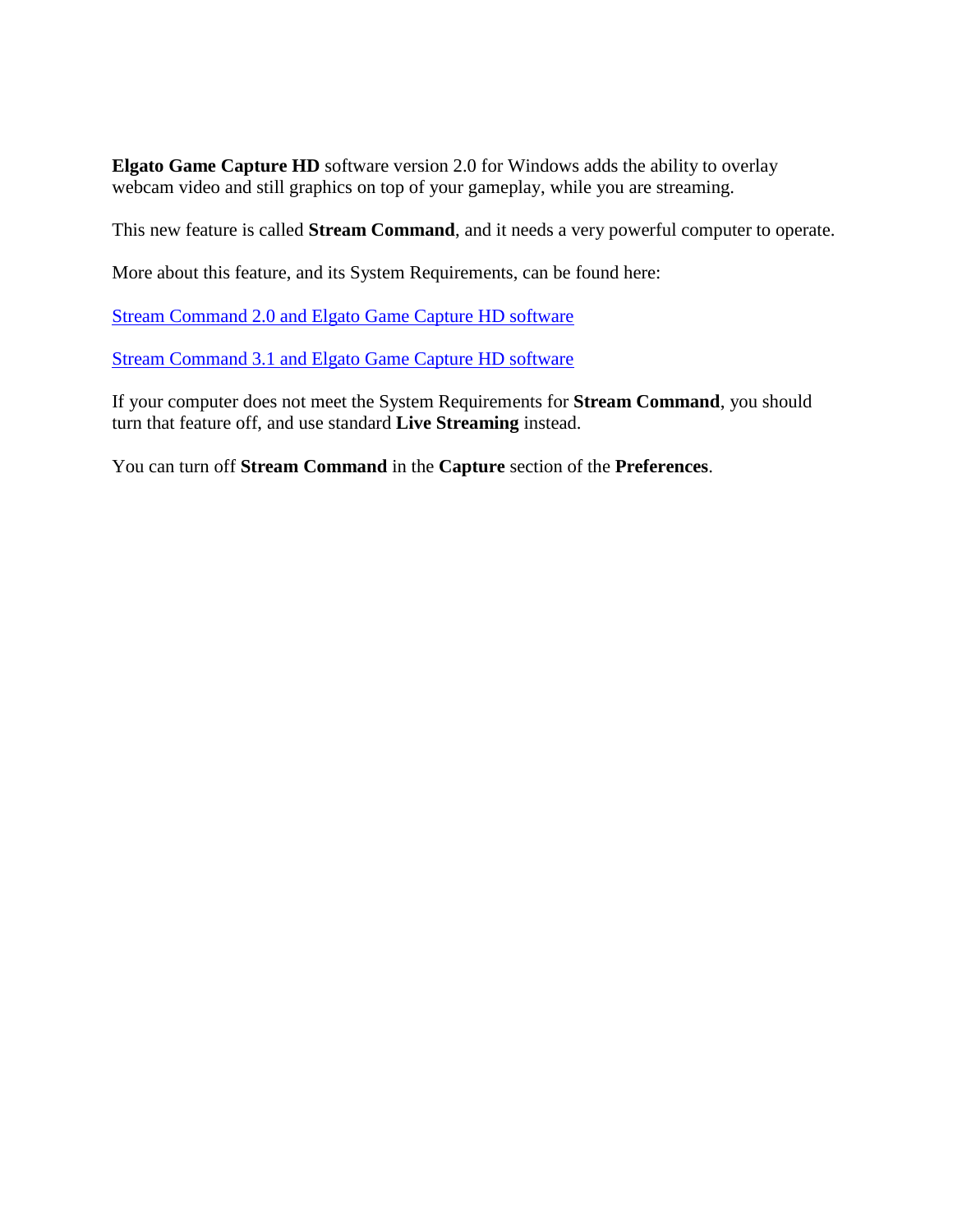| ◉                                      | Game Capture HD Preferences | $\propto$ |
|----------------------------------------|-----------------------------|-----------|
| Capture<br>Updates Advanced<br>Sharing |                             |           |
|                                        |                             |           |
| Capture                                |                             |           |
| Game Capture HD Library Location:      |                             |           |
| C:\Users\Elgato\Videos                 |                             |           |
| Reset<br>Change                        |                             |           |
| ✔ Enable Flashback Recording           |                             |           |
| ☑ Enable Stream Command                |                             |           |
|                                        |                             |           |
|                                        |                             |           |
|                                        |                             |           |
|                                        |                             |           |
|                                        |                             |           |
|                                        |                             |           |
|                                        |                             |           |
|                                        |                             |           |
|                                        |                             |           |
|                                        |                             |           |
|                                        |                             |           |
|                                        | Cancel<br>OK                |           |

## **Update Computer Operating System**

Make sure your Operating System is up to date, so that any performance improvements from Microsoft or Apple will be available to you.